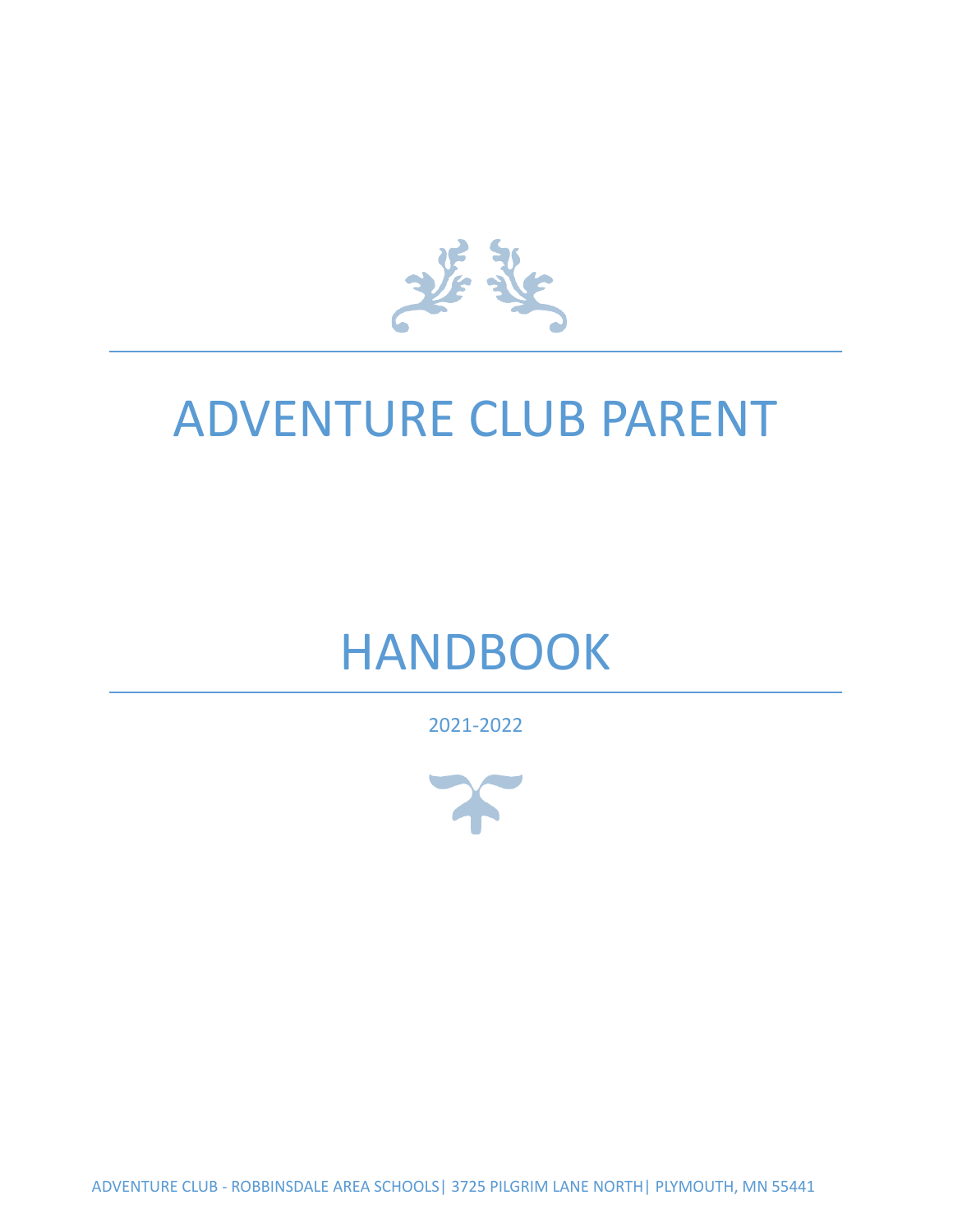# **Welcome!**

We are glad you have chosen District 281 for your child care needs. Adventure Club offers child care for children in grades K-5 before and after school and on school release days. During the summer we offer child care to children entering Kindergarten through 5th grade, as well as a separate program for students in  $6<sup>th</sup>-8<sup>th</sup>$  grade. We are sponsored by the Community Education Department of Robbinsdale Area Schools.

# **Mission Statement**

Adventure Club is committed to providing safe, fun and enriching experiences in a respectful and nurturing environment. We teach life-long learning skills to all children and youth during out of school time as a division of the Robbinsdale Area Schools Community Education department.

#### **Adventure Club will:**

- Provide opportunities for students to practice positive social skills and build friendships.
- Provide a secure and inclusive environment, allowing all students to feel safe and respected.
- Provide opportunities for students to make choices, gain independence and participate in a variety of experiences.
- Support families by providing information on the community resources.
- Encourage students to be civic minded and involved in their community.
- Provide positive adult role models who are skilled in supporting youth development, relationship building and student engagement.

# **Program Description**

#### **Adventure Club Provides:**

- Recreational and enriching activities including, art, science, music, cooking, drama, indoor/outdoor play, field trips and special events.
- Opportunities for growth and social skills development.
- A child-centered, developmentally appropriate learning environment.
- Group and individual activities.
- Parent and family support in partnership with the elementary schools.
- A welcoming, fun environment where children can feel good about attending.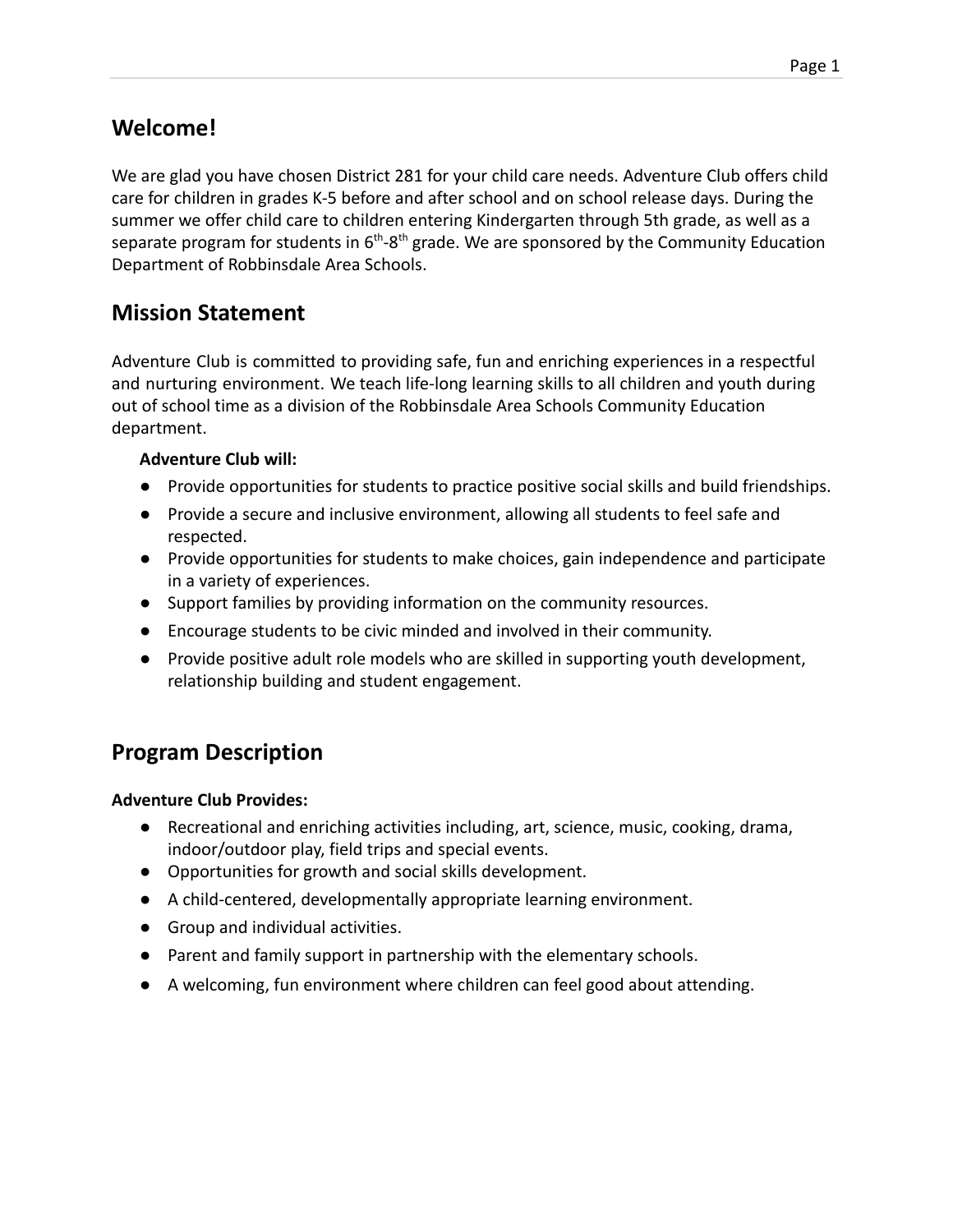# **Program and Hours of Operation**

*School Year program:* runs Monday-Friday beginning the first day of school and concluding the last day of school. Your registration includes only days school is in session.

- o Before school: 6:30 am-school start time.
- o After school: school release time-6:00 pm

*Non-School Days:* offered on most school release days from 6:30 am-6:00 pm. These days offer a variety of activities and trips. These days are open to elementary students throughout the community. Registration is available online. Per policy, only one Adventure Club site is to be selected for a child's Non-School Days.

*Summer:* Monday-Friday; 6:30 am—6:00 pm. The summer program begins a few days after the school year program ends and concludes approximately 1-2 weeks prior to the start of the next school year. Per policy, only one Adv Club site is to be selected for a child's NSDs.

*Holidays:* fees are not charged on days Adventure Club is scheduled to be closed.

## **Signing your child in and out**

The safety of your child is important to Adventure Club. Because of this we require all students to be signed in and out of the program daily by an adult.

When you register for the program you will provide the names of people who are authorized to pick up your child. The program will not release your child to anyone who is not listed as "authorized" on your account. If someone is picking up your child who is not listed as "authorized", you must leave a written note or call the program to inform staff.

Be prepared to show a form of picture ID until the staff gets to know you. Please inform any authorized people that they will be asked for ID when picking up your child.

No person will be allowed to sign a child out who:

- Has not been named as an alternative pick-up for the day.
- Is not identified on the Authorized Release Form.
- Cannot verify identity with proper photo ID.
- Is under the influence of alcohol or drugs.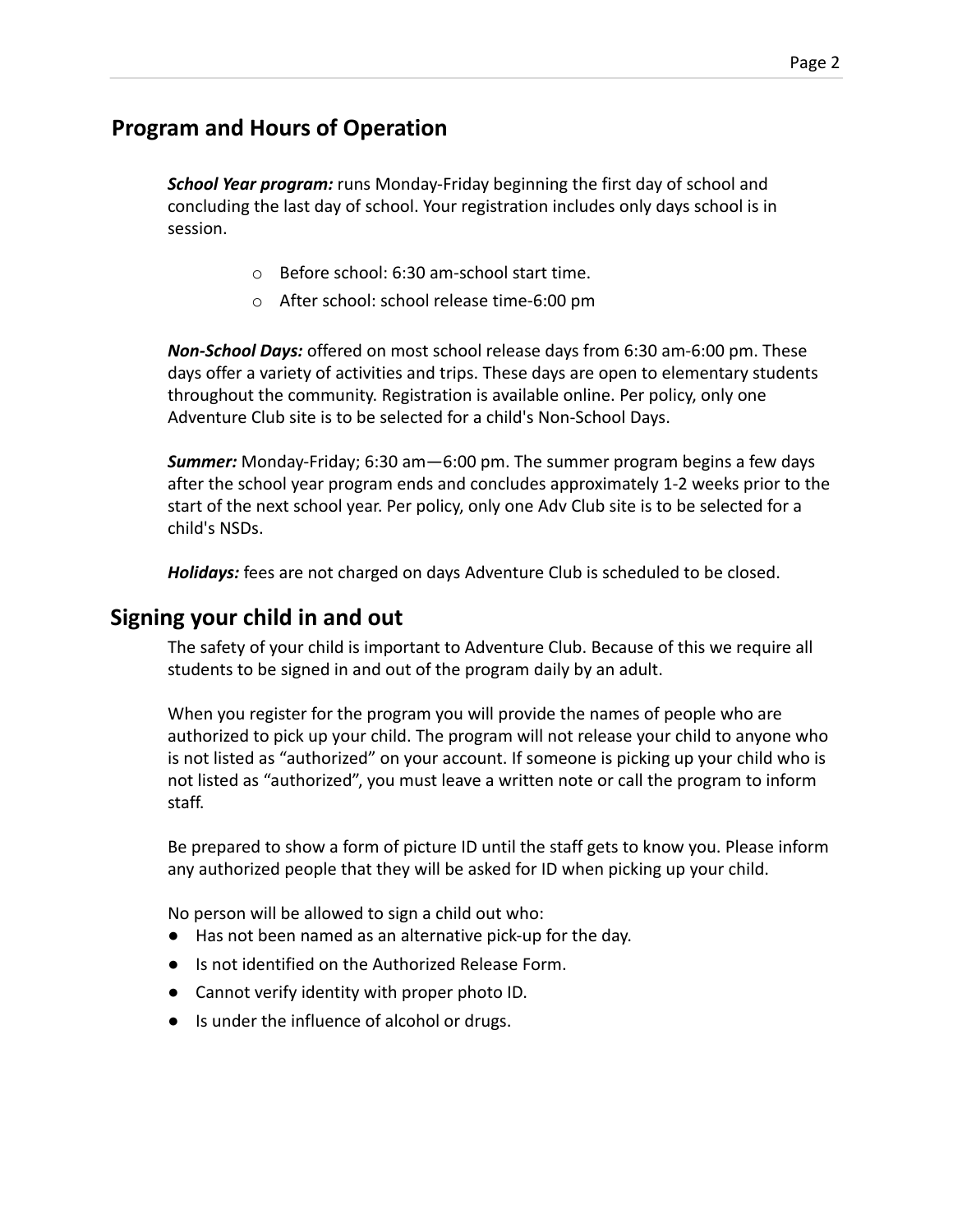# **Parent/Guardian Area**

Each site has a designated area with information for parents and guardians. This area will include information about staff, scheduled activities and breakfast and snack menus. Each family will also have a folder. Please check your folder daily for important information about the program and your child.

## **Communication/Parent Involvement**

We feel it is very important to keep the lines of communication open between the parents and staff regarding a child's progress and involvement at Adventure Club.

We appreciate any feedback you can offer to provide for the best possible experience for your family.

Parents are always welcome to visit the site, or watch and participate in Adventure Club activities.

Parent orientation is held before the start of the summer and school year programs. Families who start later will have an on-site orientation by the site staff.

Conferences are available for families at their request.

A Parent Advisory Council is in place to represent the input, needs, comments, feedback and planning of program parents.

A Community Education Advisory Council also has seats designated to School Age Care parent involvement.

## **Absences**

Adventure Club provides you the phone number and email for your Adventure Club site.

If your child will not attend Adventure Club please call and leave the following information:

- o date of absence
- o your child's name
- o phone number where we can reach you

If you know in advance that your child will not be attending the program please leave a note for the staff in the parent area, send an e-mail or tell site staff

You will be responsible for payment of all absences.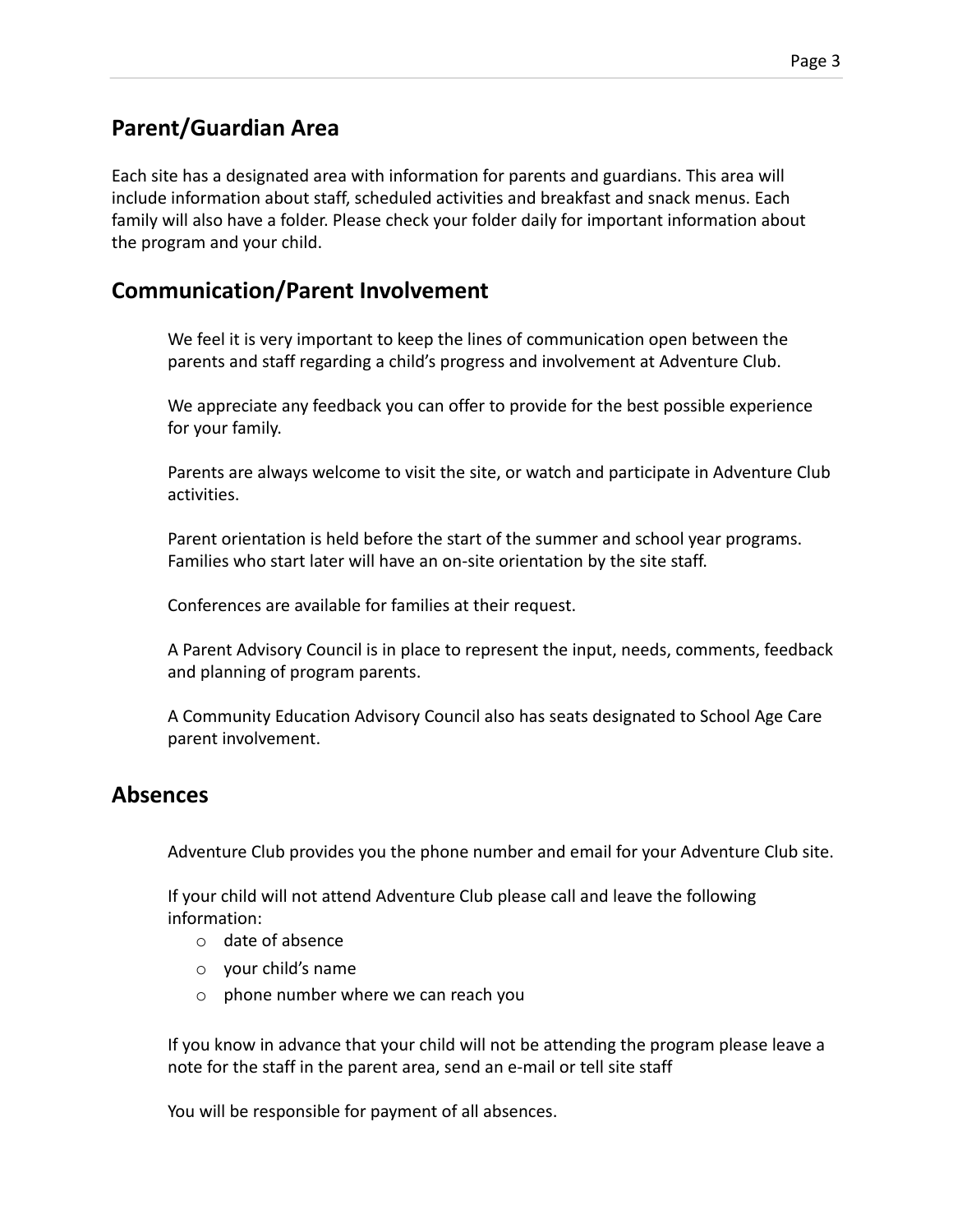# **Curriculum/Activity Plans**

Adventure Club's Curriculum is designed to reinforce both academic and life skills for students through choice and experiential learning. Some examples of activities you will see at Adventure Club include:

| ~science and engineering | ~arts and crafts | $\sim$ cooking     |
|--------------------------|------------------|--------------------|
| ~music and movement      | ~language arts   | ~physical exercise |

Homework time will be available as a choice for all students each day. Staff may assist students with homework as needed.

Students will have access to school resources such as the gym, computer lab and outdoor play areas.

Our programs are choice based, which means each student has the ability to select his or her activities from a variety of offerings each day.

Opportunities for enrichments classes are sometimes provided in partnerships with other community organizations. Children also have the opportunity to plan and implement enrichment classes with the assistance of staff.

Occasionally enrichment opportunities may include a small materials or busing fee. Offsite enrichments may require students to be picked up at the class location.

# **Field Trips**

Field trips are included in the daily/weekly tuition.

Most field trips are scheduled for non-school days and during the Summer program.

Information will be provided prior to each field trip.

Field trips are designed to enhance children's learning and introduce new experiences as well as fun!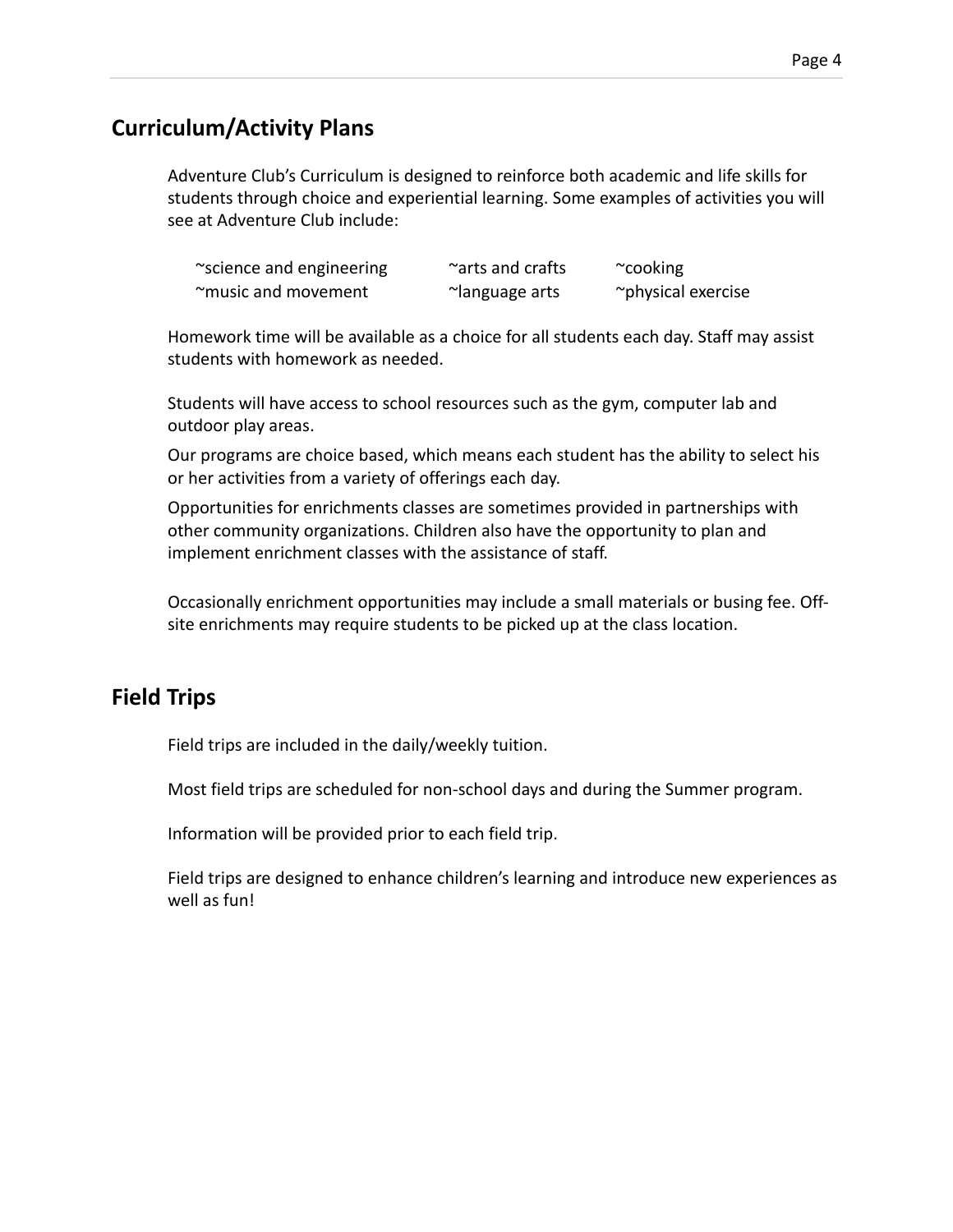# **Pets/Animals in the Program**

On occasion, Adventure Club may have working service dogs at our locations. We also may have presentations from outside organizations involving animals.

Parents/Guardians are asked to check with the supervisor and/or staff before bringing any animals into the program.

You will **be notified in writing if any animals** will be present in the program for any reason.

# **Outdoor Play**

Outdoor play is an important part of your child's day. Weather permitting, we will go outdoors as much as possible.

Children need to have appropriate clothing for outdoor play. In winter: labeled boots, warm coat, mittens, cap and snow pants.

Tennis shoes are needed to participate in the gym & outside activities.

# **Staff Supervision**

Children are always supervised by staff.

As a site team, all staff work together to know the whereabouts of all the children. Staff will spread out to insure all children are being supervised.

Each site has implemented a tracking system (i.e.: magnets, clips) to insure all children are accounted for in the different choice areas.

Staff ratios may be lower than normal on fieldtrips to ensure the safety and fun of students.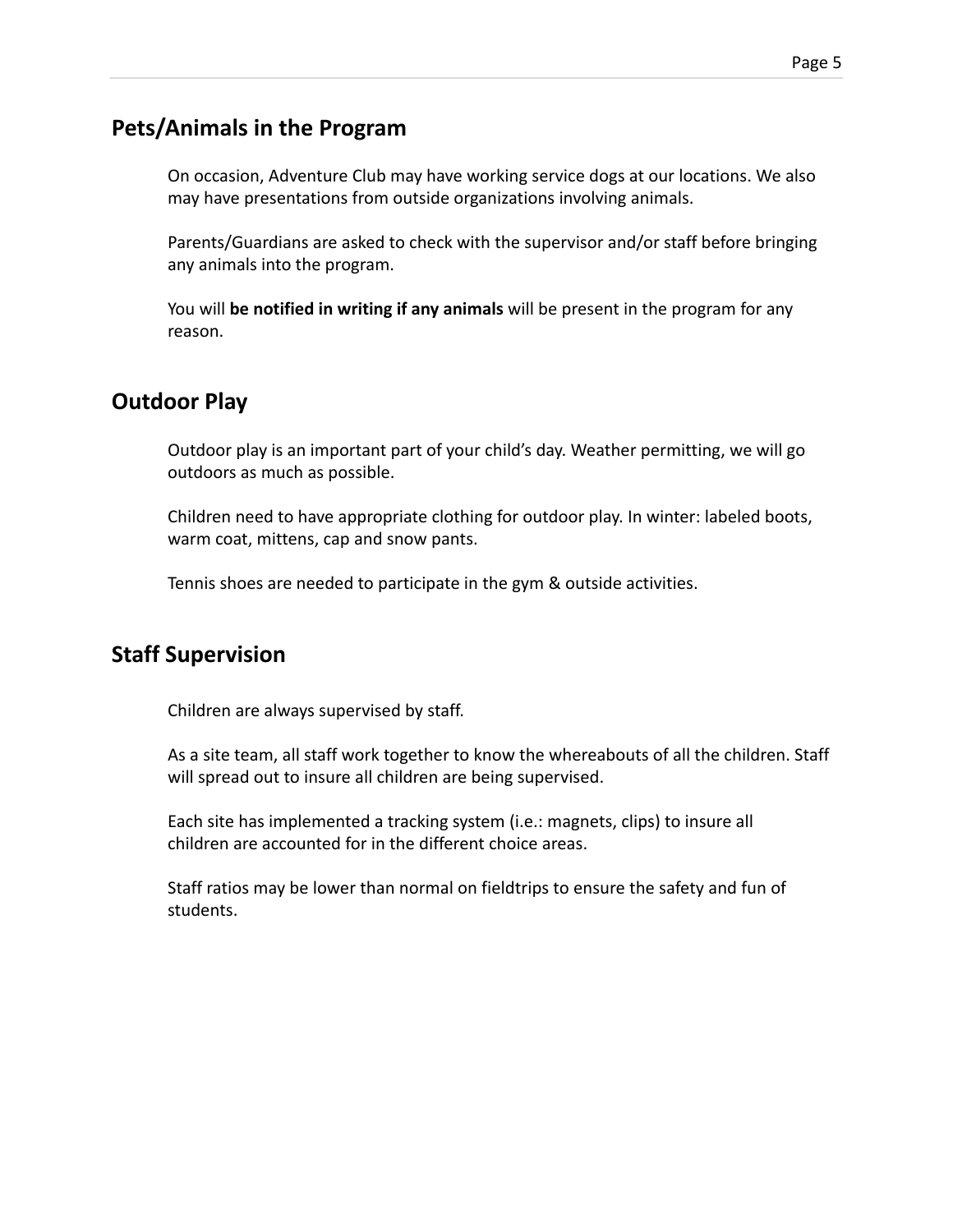# **Enrollment Options**

Adventure Club provides a variety of scheduling options to the meet the needs of each family**.**

**Consistent Schedule** – Requires the same schedule every week (ie. every Monday after school or every Tues, Wed, Thurs before school, all school year).

- o Permanent schedule changes (representing a new consistent pattern of attendance) require families to request the change via their online account. They will then be notified of acceptance/denial. Please allow one-week for notification. All changes will incur a \$20.00 per child revised contract fee.
- $\circ$  If space is available, additional days may be added at the "Drop-in" rate. Drop-in days will be billed on the next invoice date.

**Drop-In** Parents/Guardians must make an advance registration request, at least 48 hours prior to the needed date, via their online account for drop-in care. For an emergency drop-in (within 24 hours) please contact the site directly. Drop-ins are accepted on a space-available basis and we cannot guarantee that space will be available for your child.

- o Drop-in charges incurred will be billed on the next invoice date.
- o No refunds will be given for canceling an approved drop-in date.

**Pick Your Days – (Varied monthly schedule)** You may select the schedule that fits the needs of your family. Monthly schedule must be submitted via online account, 2 weeks prior to the first of the month. No \$20.00 schedule change fee is charged with **Pick Your Days** contract. Schedules submitted after the due date will be drop-in only at the drop-in rate. You can find the **Pick Your Days** due date schedule for each month at https:// ced.rdale.org/k-12\_youth/adventure\_club/fees\_and\_billing

- o To qualify for a **Pick Your Days** schedule you must commit to a minimum of 8 days per month.
- o Schedule changes are not permitted, and credit will not be given once the submitted schedule is approved.
- $\circ$  If space is available, drop-in days may be added at the "Drop-in" rate.

# **Tuition and Fees**

Fees are based on a child's accepted contract submitted by the account holder. Parents/Guardians are financially responsible for all days registered.

Registration for the school year and summer are separate. The registration fee must be paid at the time of registration or your contract will not be accepted. Registration fees are non-refundable.

The first school year payment is due approximately one week prior to the first day of school. All payments are due bi-weekly on Mondays.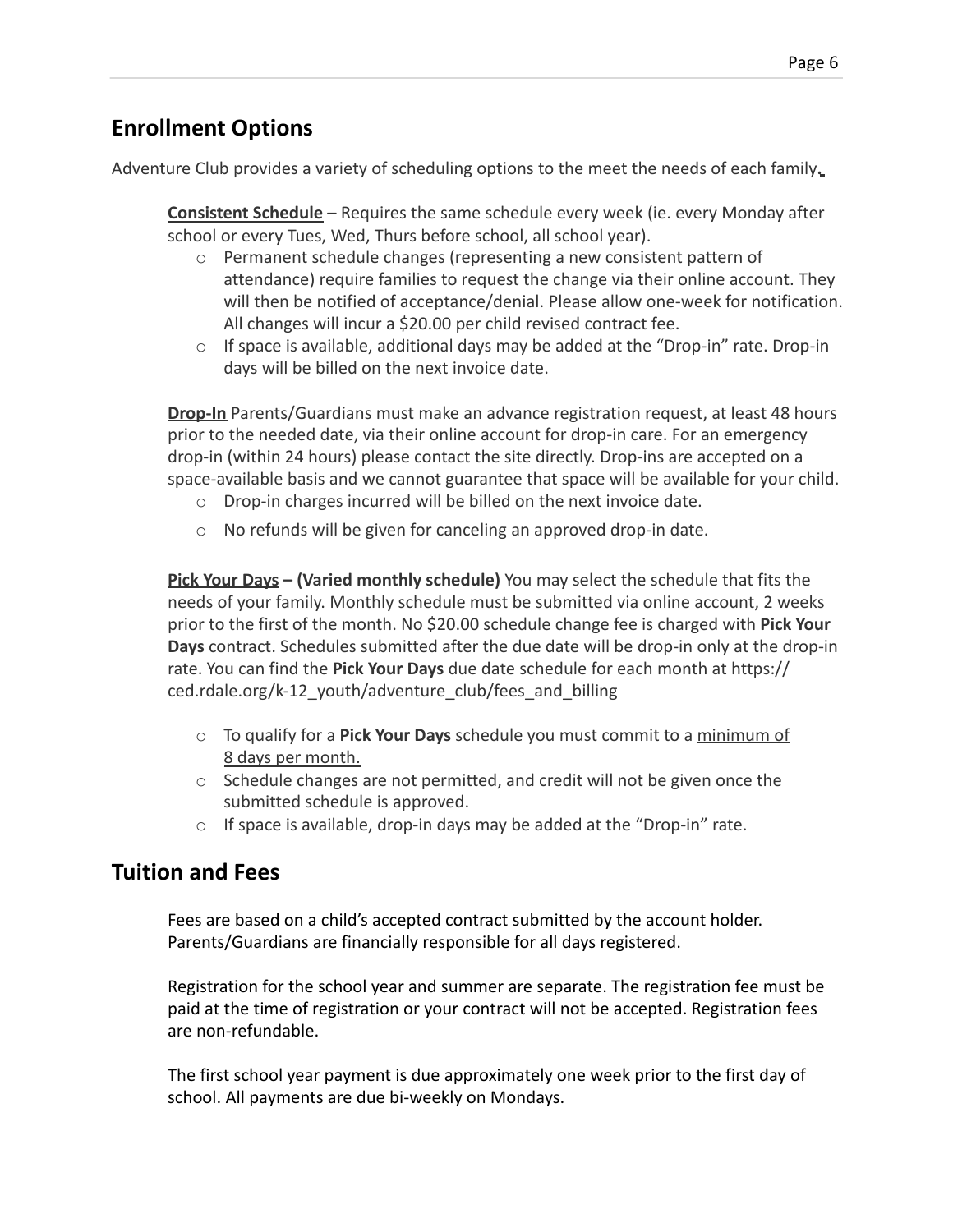Payments may be made online at <https://rdale.ce.eleyo.com/> with check, credit or debit card or deductions from a bank account. Cash payments must be made at the billing office at 3725 Pilgrim Lane, Plymouth, MN 55441.

Receipts for payment will be automatically emailed to the account holder when payment is received. Additional receipts may be printed from your account at <https://rdale.ce.eleyo.com/>

Accounts that are not current will be accessed a \$5 late payment fee if payment is not made within 3 days. Accounts that are not current on the last day of the bi-weekly cycle will be subject to termination.

Changes to your current schedule will be accepted, pending availability, with a 10-day notice and should be submitted via your online account. A \$20 processing fee will be charged for all schedule changes.

Withdrawal from the Adventure Club program also requires a 10 day notice and must be completed online at [https://rdale.ce.eleyo.com](https://rdale.ce.eleyo.com/)

Non-School Days are not included in the regular tuition and must registered for separately online at https://rdale.ce eleyo.com/. The registration deadline for all nonschool days will be 15 days prior to the start of the non-school day or 15 days prior to the first day of Winter break or Spring break. Space may still be available after the deadline so please check with your site supervisor.

## **Vacation Credits**

Vacation credit is given for planned consecutive days absences only. Each enrollee may receive one vacation credit per child per school year.

Credit will be based on the number of days each child is enrolled per week and must be taken on consecutive days.

Vacation credit is 50% of one week's enrollment.

To receive the credit, parents/guardians must contact the site supervisor in advance of a planned absence and complete a vacation credit form.

An unplanned extended absence should be reported to the site supervisor immediately on the first day absent. For a long-term absence in which the child may return, parents/ guardians may change their child's enrollment option to Drop-in.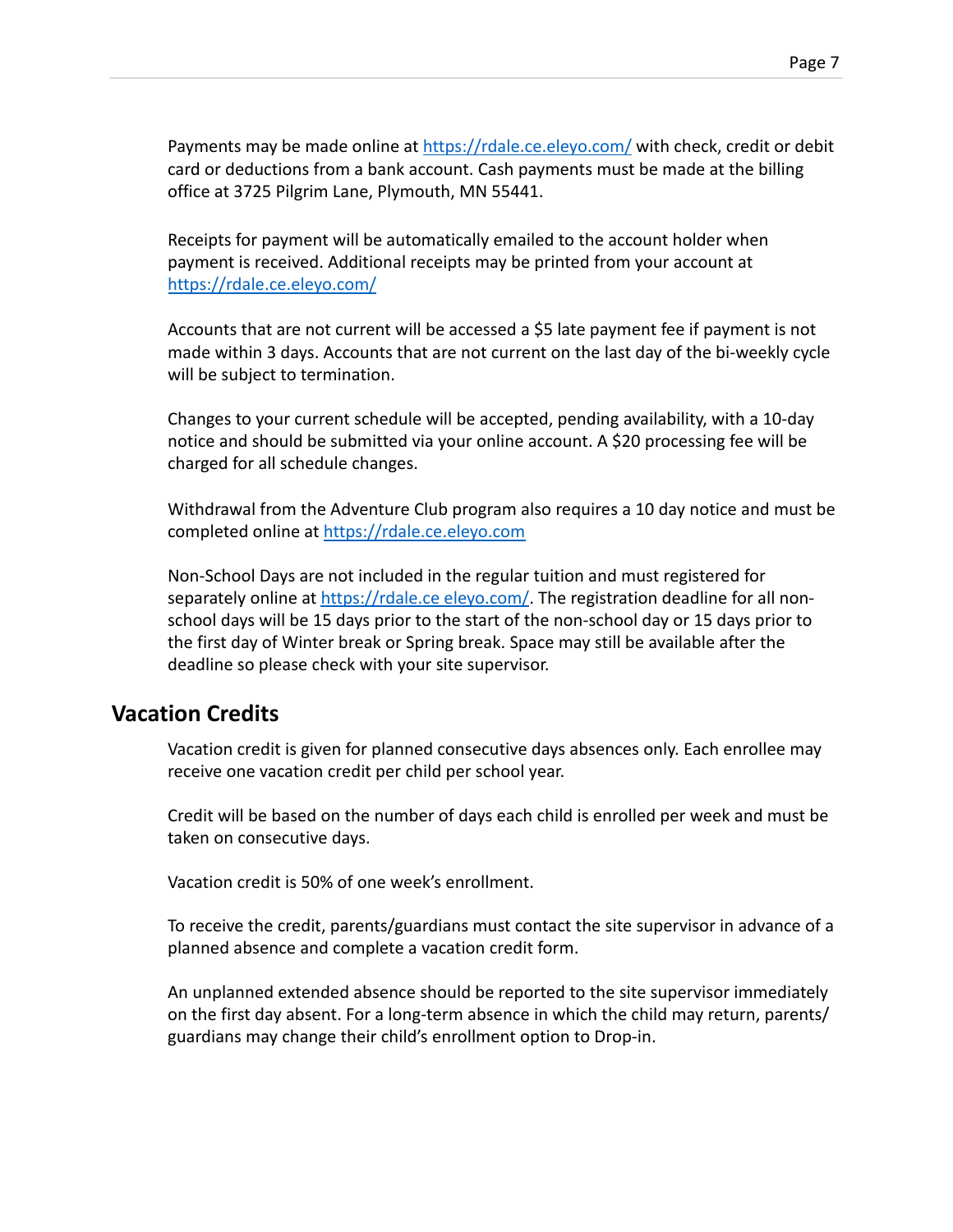# **Child Care Assistance/Dependent Care Reimbursement**

Adventure Club works with County Child Care Assistance to ensure subsidy for all families as allowed. Please call county assistance at 612-348-5937 for more information.

Dependent Care Forms require 24 -48-hour notice for verification and signature from billing staff.

On rare occasions, scholarship dollars for tuition may be available on a short-term basis.

# **Child Protection**

Adventure Club employees are mandated reporters and are legally required to report any suspected abuse or neglect of children or vulnerable adults.

For more information or resources on child abuse visit Prevent Child Abuse Minnesota at: <http://www.pcamn.org/>

# **Custody of Children**

Our program legally must release children to either parent unless we have a copy of a court order prohibiting one of the parents from having custody of the child.

If your child legally may not be released into the custody of a parent, please provide a copy of the court order to staff before your child begins Adventure Club.

# **Adventure Club Staff/Staff-to-Child Ratios/Group Size**

Adventure Club employs trained professionals with a combination of experience and education who are especially suited to working with school-age children.

All staff attend yearly trainings to further develop their knowledge and skills working with children.

Staff/child ratio for K-6th grade = 1:15; when Pre-Kindergartners are present = 1:10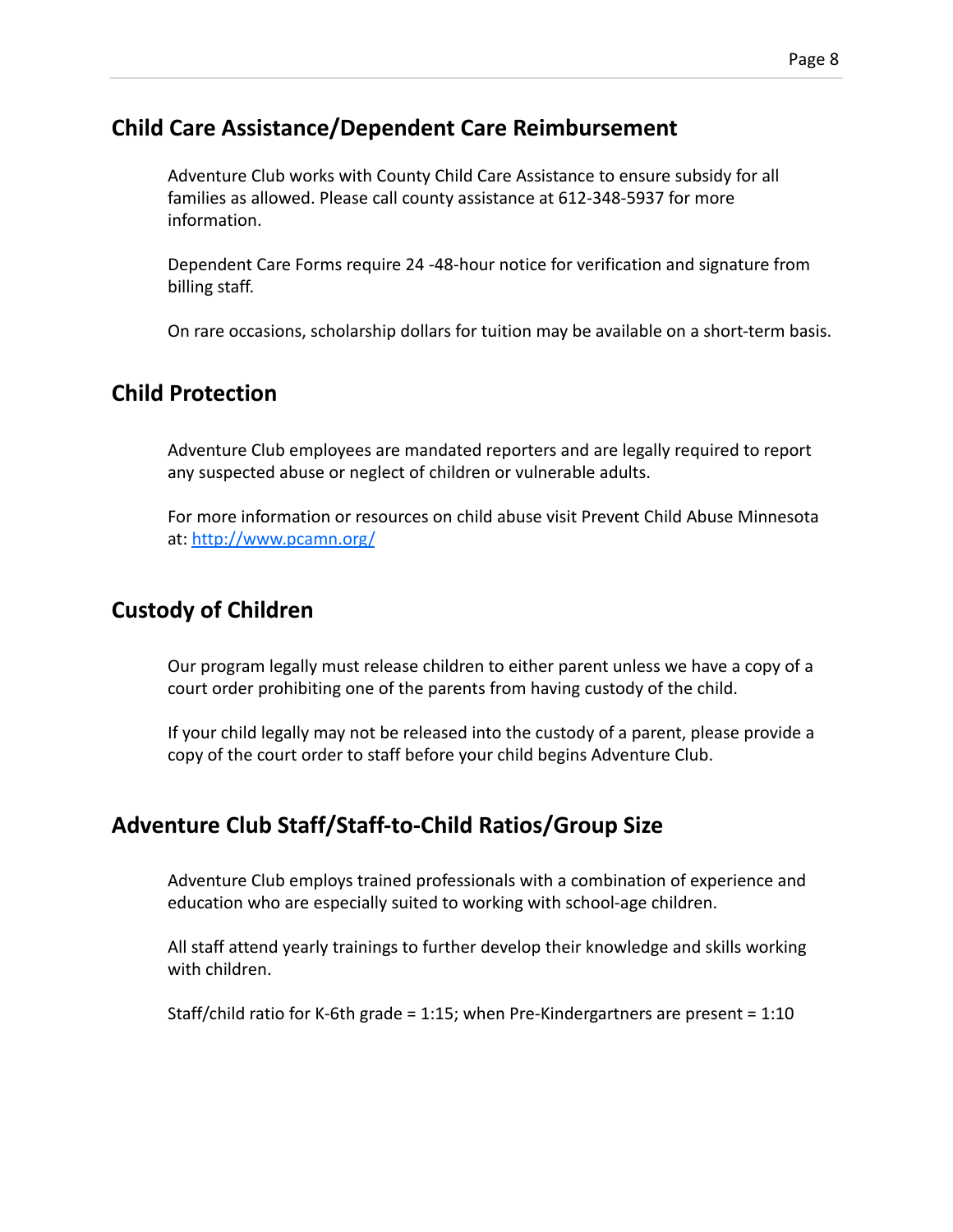Generally, the program will operate with maximum group sizes of 30 for school agers and 24 for kindergartners. There are times in multi-purpose spaces where "group" sizes will be above maximum suggested but children will be self-grouped in smaller numbers at interest centers and play areas.

# **School Suspension**

If a child is suspended from school, the child will not be able to attend the Adventure Club program.

# **Dismissal**

The Adventure Club may require a parent to take his/her child out of the program if:

- The parent/guardian refuses to follow Adventure Club policies and procedures or create a hostile or unsafe situation for other parents, staff or students.
- The child is unable to adapt to Adventure Club rules or creates consistent unsafe situations for other students or staff.
- Unable to pay the fees for the program.

# **Transportation**

Transportation to/from the program is the parent/guardian's responsibility.

Adventure Club transports children to and from most field trips via school busses.

# **Children's Belongings**

Items brought to the site (clothing, lunch boxes, etc.) should be clearly labeled with their full name.

Students are encouraged to bring a bag to keep all items together.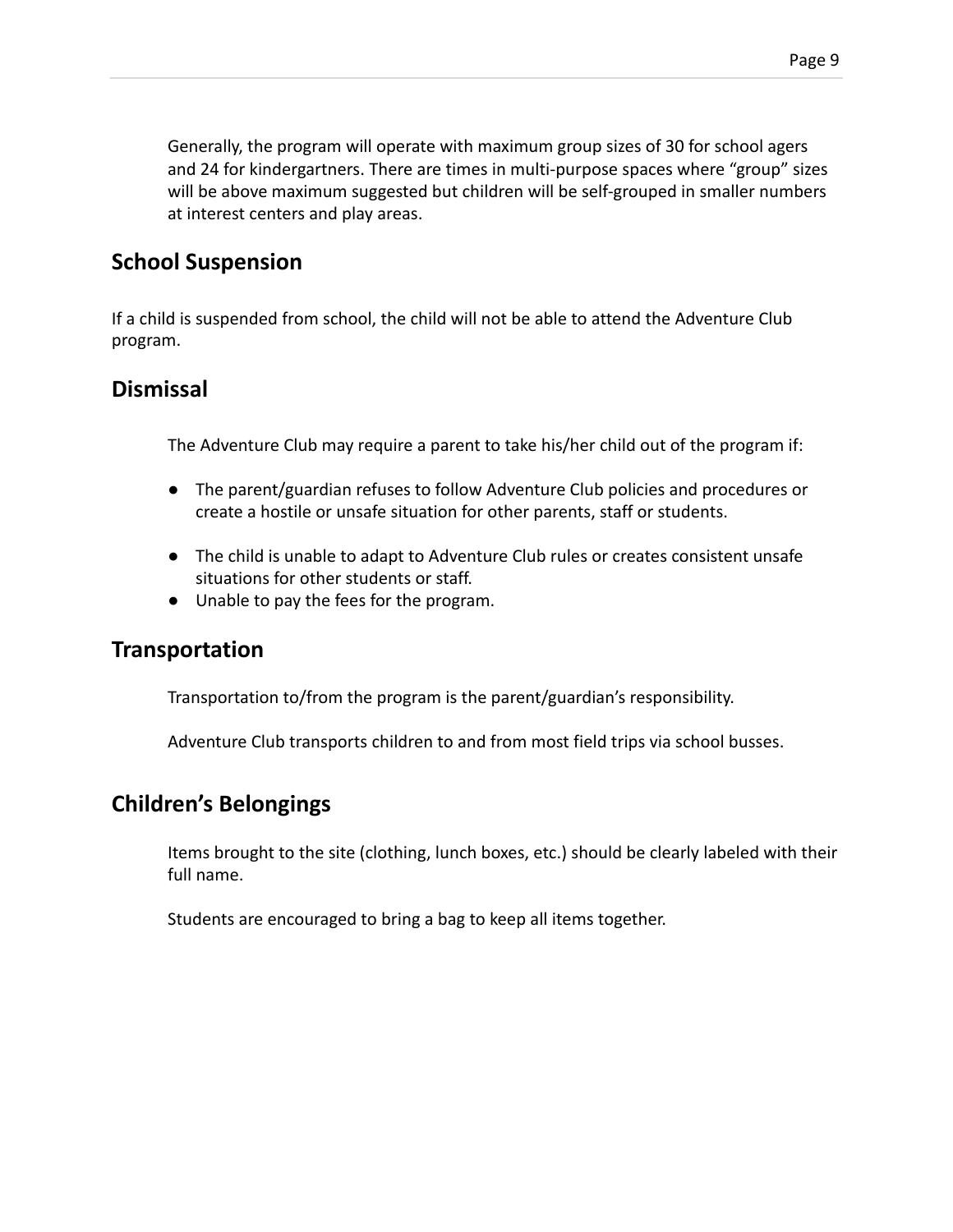# **Equipment, Games, and Toys**

Adventure Club has a wide variety of developmentally appropriate games, toys, books, and equipment for learning and recreation.

Children are discouraged from bringing personal items from home, unless permission is given by site staff. Adventure Club is not responsible for personal items that may become lost or broken.

## **Birthdays and Celebrations**

Birthdays are special days and Adventure Club staff would be happy to help your child celebrate.

Parents/guardians may bring wrapped, commercially purchased healthy treats to share with the children. No homemade items.

## **Appropriate Dress**

Tennis shoes are needed to play in the gym & on the playground.

A light-weight jacket or sweatshirt may be needed in the buildings and outdoor play.

Wear comfortable clothes to allow participation in all activities.

Outdoor play is a part of every day, every season. Please plan accordingly with appropriate clothing, outdoor gear, and footwear for each season.

# **Meals and Snacks**

Adventure Club is committed to providing children with healthy food choices.

Breakfast is available from the District Food Service Department. All meals are free to all students for the 2021-2022 school year!!!! We will inform you if nutrition services will be closed on any non school days that Adventure Club is open. After school snacks are provided daily. Check with your specific site for monthly menus.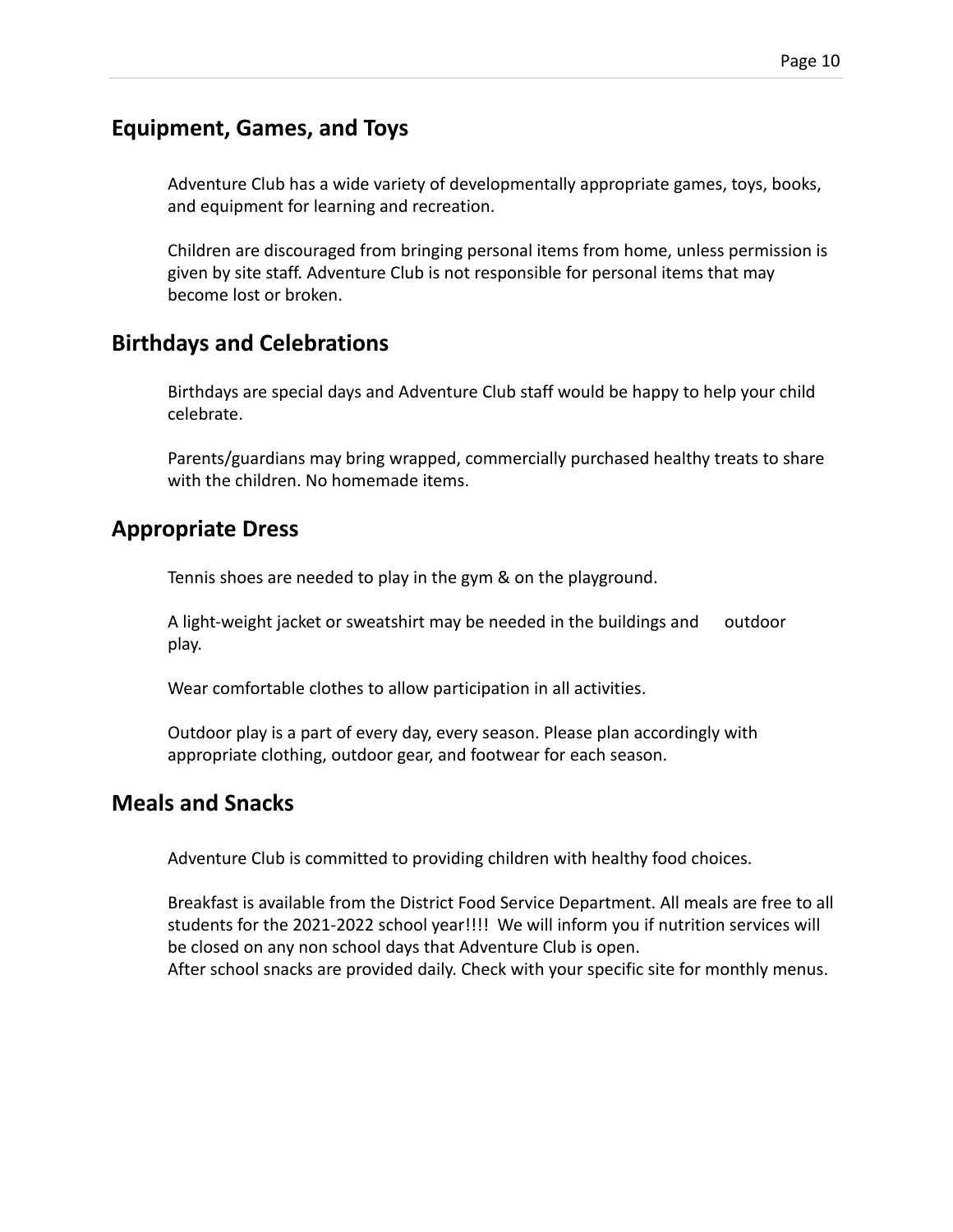## **Sunscreen**

During summer program Adventure Club will not provide sunscreen. We encourage parents to send sunscreen with a SPF 30 or higher with their child.

Staff will supervise the application of sunscreen.

# **Late Pick Up**

Parents/Guardian are expected to have children picked up by 6:00 pm.

After 6:00 pm a charge of \$1.00/minute/child will be accessed until your child is picked up.

After 6:00 pm staff will attempt to contact parent/guardian.

At 6:15, if a parent/guardian has not been reached, staff will contact the child's emergency contacts to pick up the child.

Your child care contract may be terminated if late pick-ups become an ongoing issue.

If you are running late, please call the site cell phone to notify staff.

# **Update of Information**

For the safety of your child, it is extremely important that Adventure Club has updated contact information. Please update your account with any new contact information online at <https://rdale.ce.eleyo.com/>

If you are going to be away from your place of work on a specific day, please leave a number with the staff at your site where you can be reached in the event of an emergency.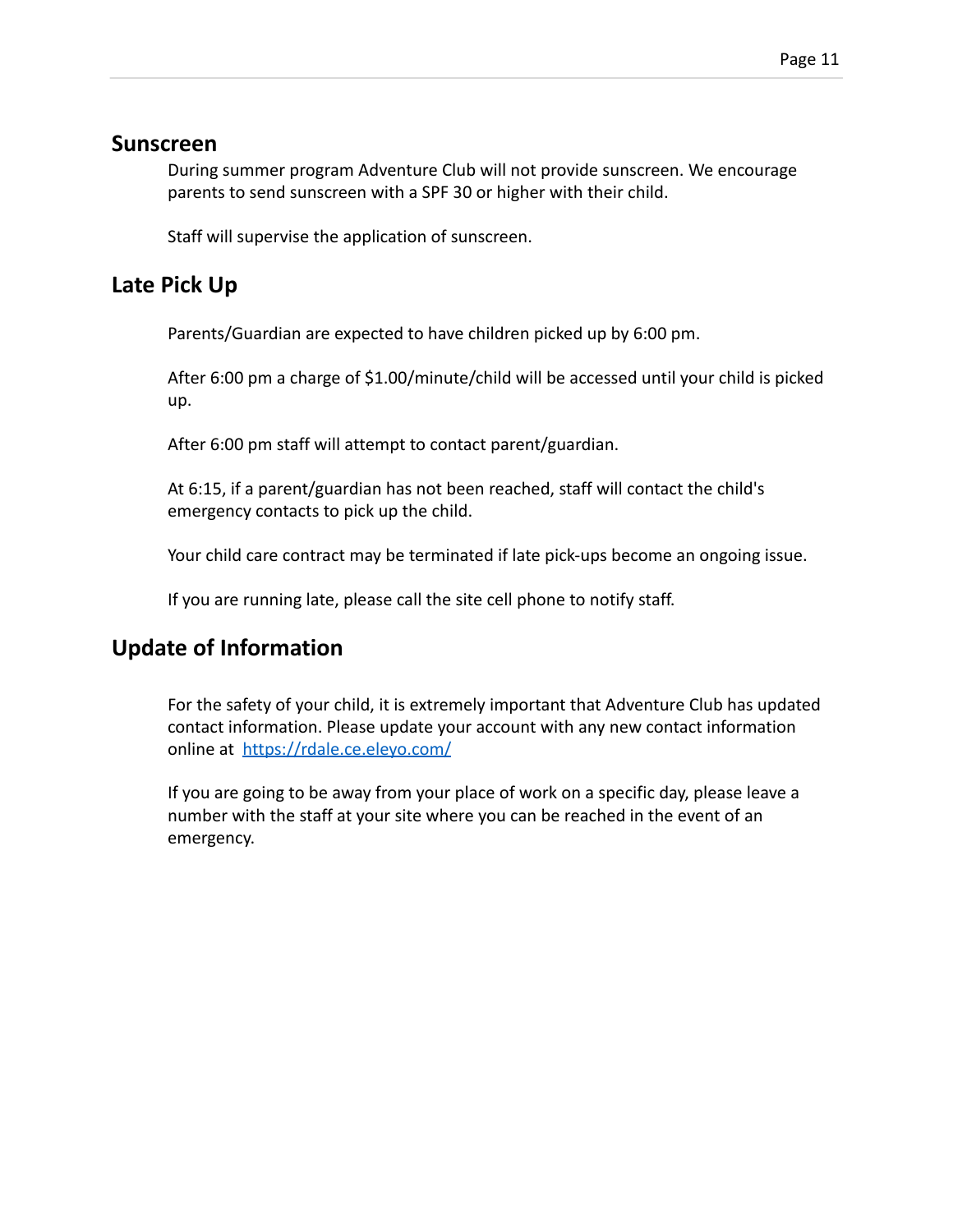# **Missing Persons**

When a child does not arrive at Adventure Club as expected the staff will:

- 1. Check with school staff to verify the child's attendance at school.
- 2. Thoroughly search the school.
- 3. Call the parent/guardian.
- 4. Call local police if the child is not found.

It is extremely important that staff know if your child is not coming when scheduled. If your child is absent and you have not informed the site staff your account will be assessed a \$20 Finder's Fee.

# **Emergency Preparation**

Fire drills, tornado drills, and lockdown drills will all be performed regularly to ensure all staff and children are aware of procedures.

## **District Policies**

Adventure Club follows District 281's policies regarding: Data Privacy, Harassment, Drugs & Alcohol, Firearms, Discipline, Transportation and Students Rights & Responsibilities, bullying, etc.

These policies are available on the District website <https://www.rdale.org/>

# **School Closing due to Weather or Unforeseen Circumstances**

Adventure Club will be closed for all school closings due to SNOW. In the case of an emergency school closing of any nature, information may be found at: the district website - *[www.rdale.org](http://www.rdale.org/)* **OR** WCCO 830 AM radio and other metro television channels.

There are no refunds for emergency closings.

Two Adventure Club locations will be open for school closings due to **cold** that occur before 6:30 a.m. Adventure Club students from any site are welcome to attend their designated location. More detailed information is on our website ced.rdale.org

Parents are asked to read the *Emergency School Closing Information* carefully on the website. Students do not need to be registered for these days, however there is a daily charge. **The emergency school closing sites open at 8:00 am when school is closed for COLD.**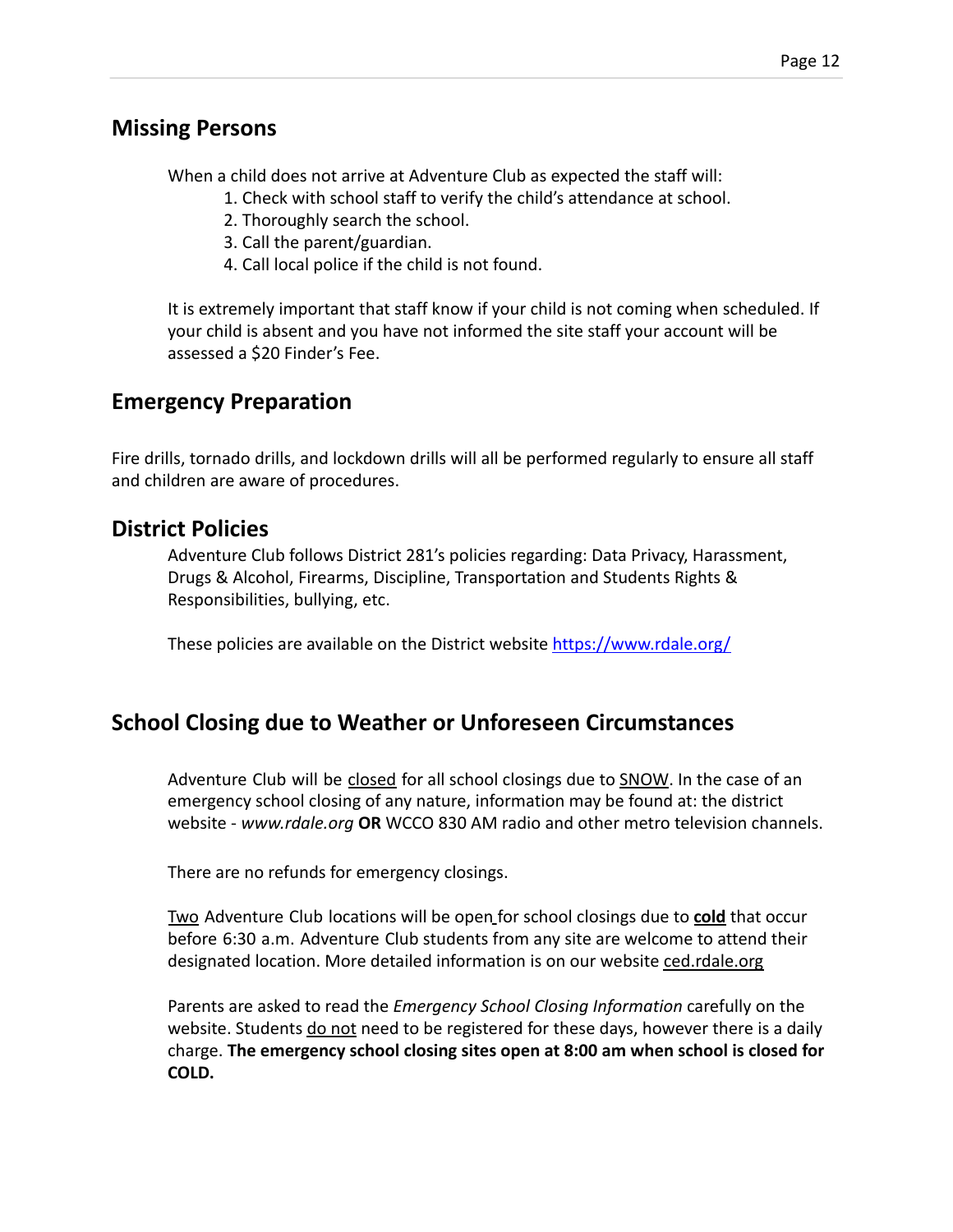*Early Dismissal* -If school is canceled AFTER school starts, Adventure Club **WILL NOT**

**OPEN** and will be **CLOSED** for the rest of the day.

Should the school district announce a *Late Start before 6 a.m.*, all Adventure Club locations will open at 8:00 a.m.

## **Nutrition Guidelines**

Adventure Club works to support lifelong healthy eating habits by ensuring that healthy snacks are available for children during regular snack times.

Children have the opportunity to learn about healthy food choices during snack and meal times as well as during cooking projects.

Handwashing is expected and encouraged before eating meals, after using the bathroom, blowing nose and when arriving to the program.

## **Inclusion and Access**

Adventure Club welcomes individuals of all abilities. The program will provide reasonable accommodations, if needed, to make physical and social integration successful.

Your start date may be dependent on the implementation of these accommodations. Adventure Club will work with parents and school staff to ensure successful reasonable accommodations.

## **Volunteers and Community Partners**

Parents or community volunteers may be used in our program as needed. Volunteers are not left alone with a group of children and must complete a background check.

Adventure Club may partner with other community organizations for special events, support, education, or activities. Staff will supervise students at all times.

Adventure Club is committed to teaching children about the world. Each year each site will have the opportunity to participate in appropriate service projects.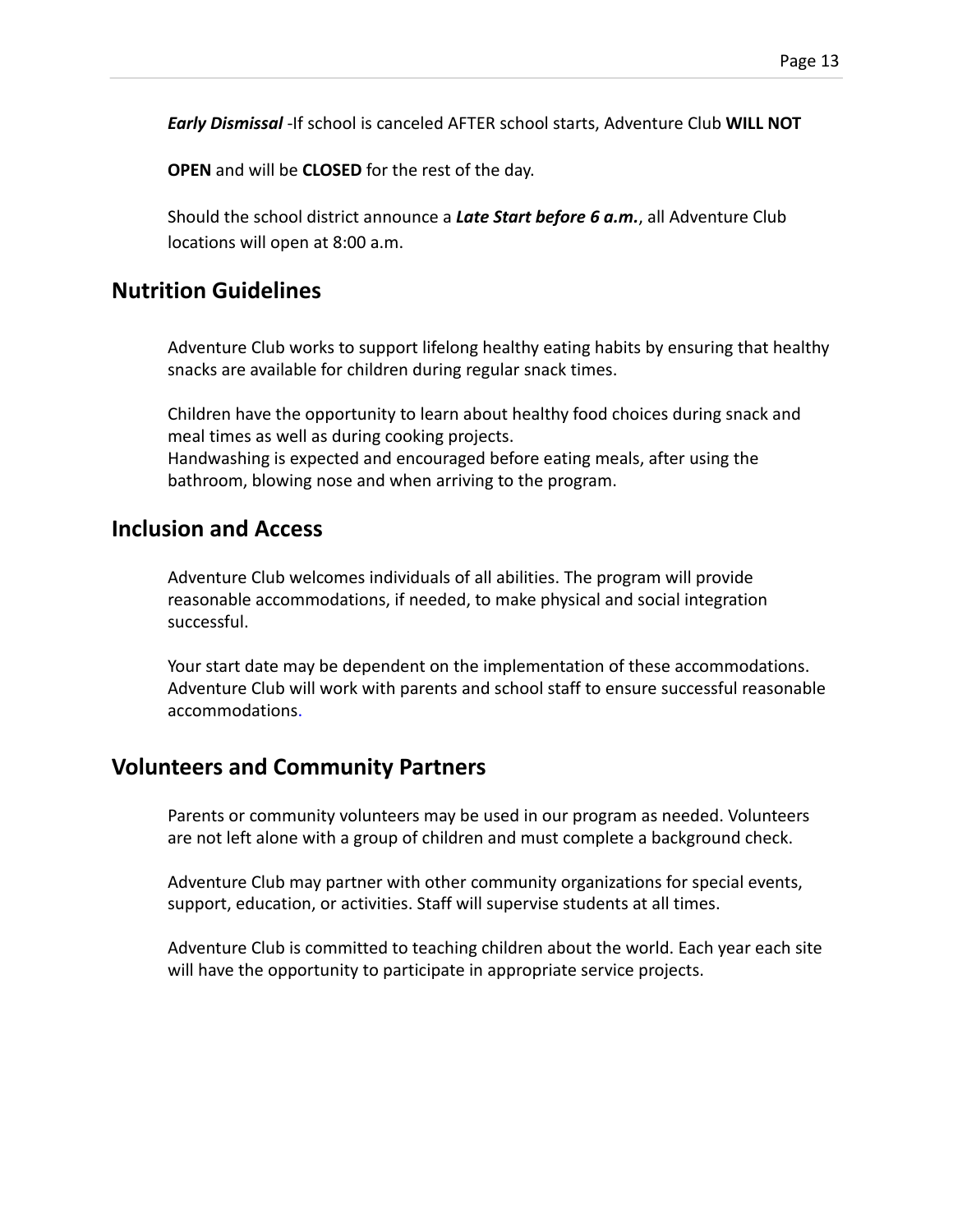## **Illness**

*Children should be kept at home if they have any of the following conditions:*

- o Vomiting or diarrhea within the last 24 hrs.
- o Undiagnosed rash or a rash attributed to a contagious condition or illness.
- $\circ$  100° F. temperature or higher before fever reducing medication is given. Child must be fever free for 24 hours before returning to Adventure Club.
- o Bacterial infection such as strep throat, ear infection, or impetigo and has not completed 24 hours of antibiotics.
- o Uncontrolled cough
- o Any contagious illness such as Lice, Scabies, Chicken pox, Ringworm, Hand, Foot, & Mouth disease, Influenza, Impetigo, Pink eye, Pinworm, Strep throat.
- $\circ$  Any child who is unable to participate in child care program activities with reasonable comfort or who requires more care than the staff can provide without compromising the health and safety of the other children.

#### *If a child becomes ill at Adventure Club:*

- o All efforts will be made to make your child as comfortable as possible.
- $\circ$  The parent/guardian will be notified to pick up the child.
- $\circ$  In the event we cannot reach a parent/guardian, the emergency contact will be asked to pick up the child.

#### *Communicable Diseases*

- $\circ$  The parent/guardian must notify the site within 24 hours when their child has been diagnosed with a contagious reportable disease.
- o If a case has been reported or staff suspects the possible exposure of a contagious disease, it will be posted in the Parent Information Area. We will follow all reporting protocols through the Department of Health.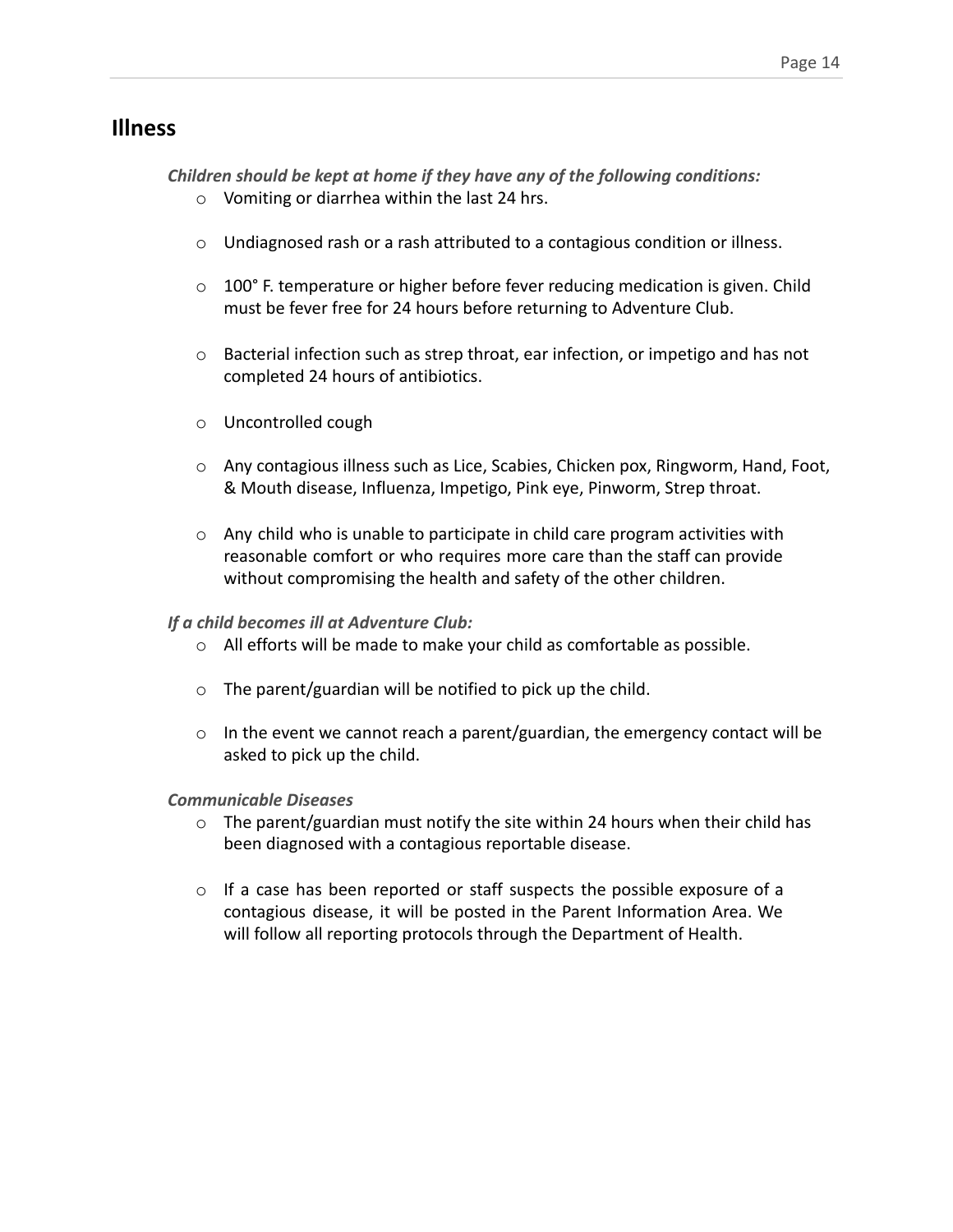## **Medication**

- o Adventure Club follows the health policies of District 281.
- $\circ$  A child's health information must be completed at the time of registration. Please list any special needs your child might have that requires special attention and alert staff if your child has any allergy.
- o We may administer medication only with a parent's/guardian's and doctor's signature on a District 281 permission slip. Medication must be in the original bottle and any pills that need to be cut must be cut by the parent or guardian.
- o Staff are trained in medication administration and will document all doses of medicine administered. Medication is stored in a locked location. Refrigeration may not be available at Adventure Club.
- $\circ$  If your child has a medical accommodation plan we ask that you provide Adventure Club with a copy so we can best meet the needs of your child.

# **Allergies/Chronic Health Conditions/Immunizations**

Please make sure all allergies and chronic health conditions are listed when your registration is completed so staff are able to accommodate all children.

Epi Pens, inhalers, and other medication provided by the parent/guardian will be available to students at all times with staff supervision. Immunizations must be on file with the district in order to attend the program.

# **First Aid and Emergency Procedures**

All staff are certified in First Aid and CPR and first aid kits are available in all spaces used by program.

Minor illness or injury will be documented on a "Boo-boo Report". Copies of all reports will be placed in your parent file.

In the case of injury, basic first aid will be administered.

If serious injury occurs that requires advanced medical attention, 911 will be called immediately. Children will be taken to the nearest hospital if deemed necessary by Emergency Medical Technicians and parents will be notified as soon as possible.

Expenses incurred will be the parents' responsibility.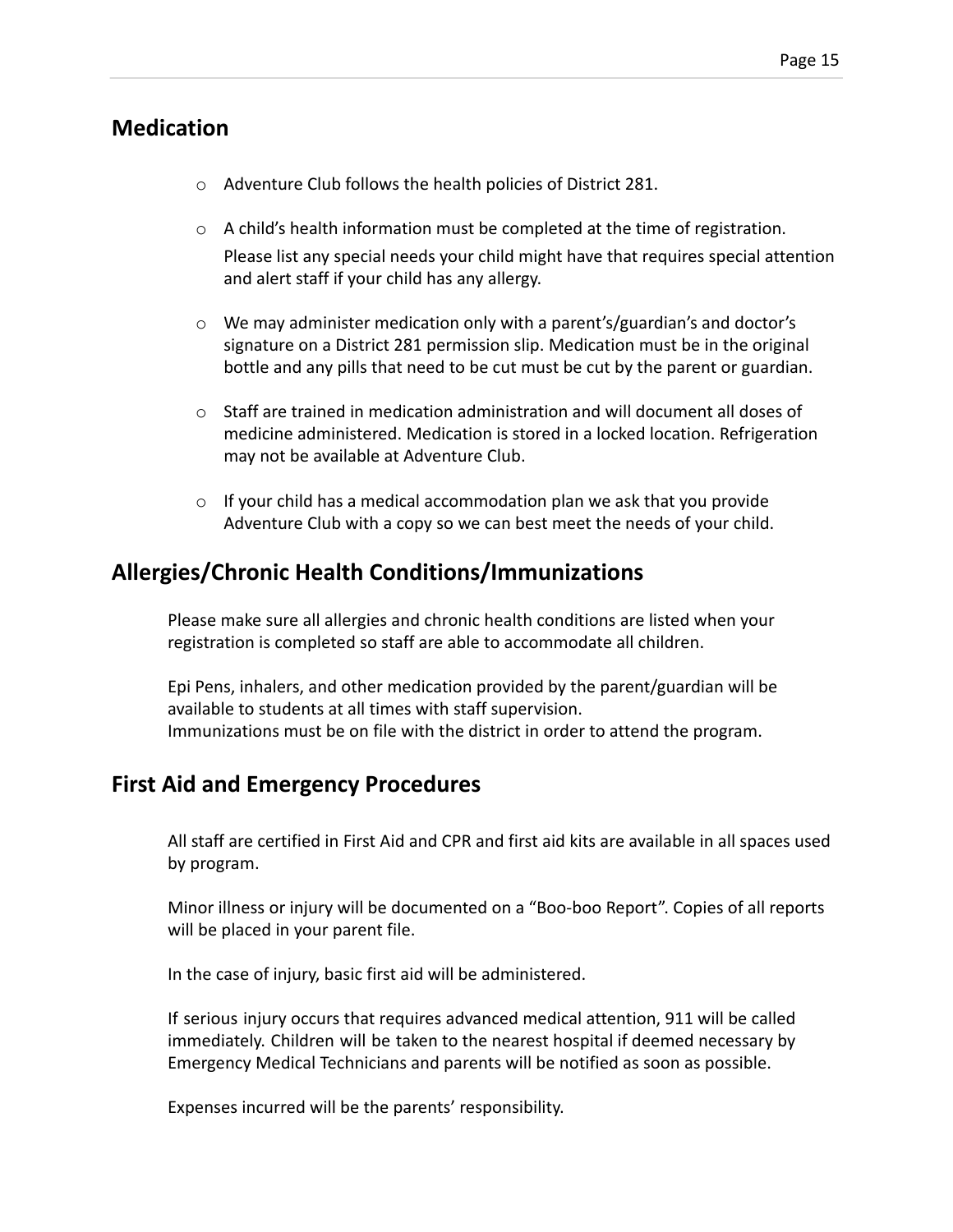Adventure Club has Emergency lock down, shelter in place, and evacuation plans in place at each Adventure Club location. Parents are welcome to view these documents upon request.

Lock down and shelter in place drills are performed quarterly at each Adventure Club location.

# **Expectations of Staff, Parents, and Children**

To insure a successful experience for each child, the program has established expectations for staff, parents and children.

#### *Staff*

- o Provide a positive environment for the children.
- o Accept & support each child as a unique individual.
- o Be a positive role model.
- o Communicate effectively with children, families and staff.
- o Be involved in activities with the children.

#### *Parents*

- o Read information the program sends out.
- o Return information by the date it is needed.
- o Ask questions when unclear.
- o Share information that helps staff understand/support children's needs.
- o Talk with site supervisor and staff if there is a concern with the program.
- o Treat all staff, students and other parents with respect.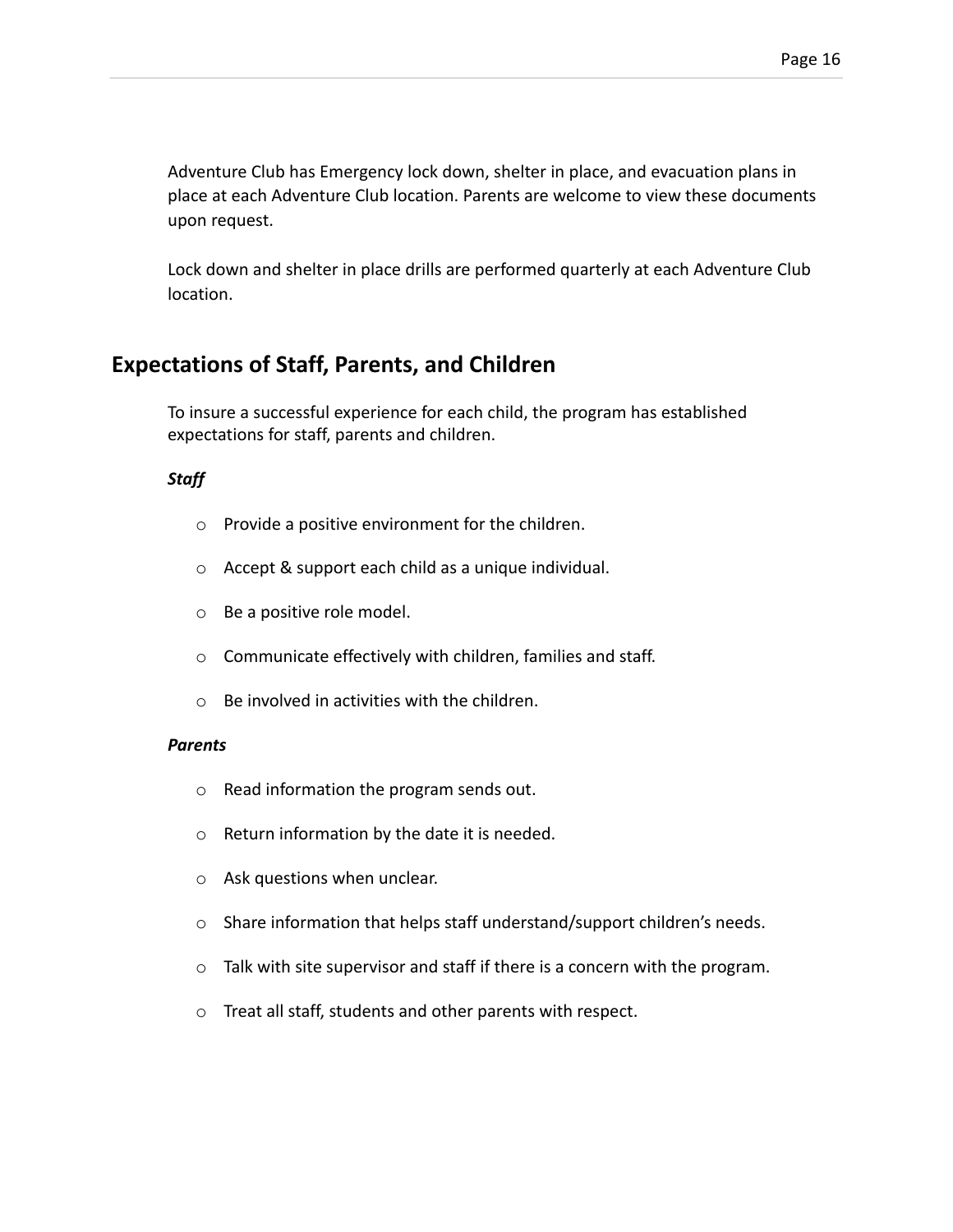#### *Children*

- o Be respectful of staff, property and other students
- o Stay within the program boundaries
- $\circ$  Follow directions and have fun

## **Unacceptable Behaviors**

Physical encounters that hurt another person.

Inappropriate language, songs or jokes including swearing, teasing, references to drugs, alcohol, abuse, racism, gender, bias, bullying, etc.

Leaving the program area or group without permission.

Vandalism to school or personal property.

Invading, using or taking other people's property without permission.

# **Behavior Guidance**

We recognize that all children have different competence levels with relationships and conflict resolution. Staff will work in cooperation with other school professionals to guide children in their growth.

*Behavior Guidance Plan:* Adventure Club staff are skilled at working with school-age children and will follow these steps in guiding behavior:

- o Encourage appropriate behavior. Staff will recognize and reward students for making good, safe choices.
- o Redirect negative behaviors and provide students with acceptable alternatives.
- o Explain and enforce natural consequences.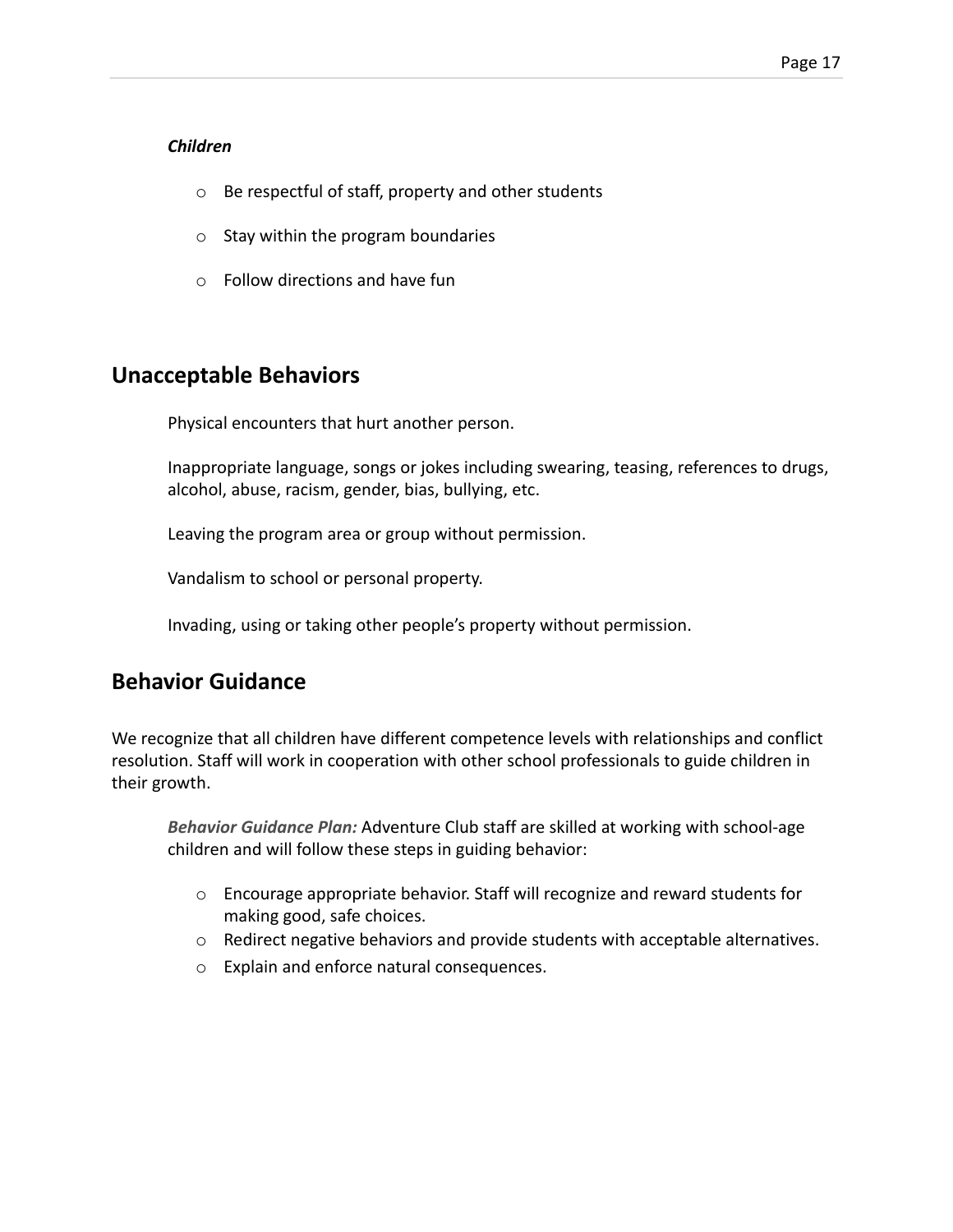## **Parent Notification**

Should your child be part of a serious incident involving inappropriate behavior, you will receive an *Incident Report*. The report will detail what happened and what Adventure Club staff did to resolve the situation. Adventure Club staff always welcome the advice and insight of parents.

Behaviors requiring immediate intervention may result in a phone call to parents or guardians and you may be asked to pick up your child.

If a child is unable to participate in Adventure Club without jeopardizing the safety and well-being of themselves, other students or staff, suspension or termination from the program may occur.

# **We are so happy to have your family with us! If you have further questions, please don't hesitate to contact us!**

## Covid-19 Addendum

#### **Face Coverings**

Beginning Aug. 23, 2021, face coverings will be required for everyone over the age of two years old, including students, staff and visitors, regardless of vaccination status. Face coverings must be worn while on school buses, and while indoors at all schools and district facilities, where a physical distance of six feet cannot be maintained between persons. Face coverings are not required when outdoors.

In addition, facial coverings may be temporarily removed during activities such as eating, drinking, swimming, playing an instrument, or exercising. The COVID-19 Face Coverings Administrative Procedure 808 provides more information on the face coverings requirement and is located on the district website under policies.

#### **COVID Symptom Screening & Testing**

Prior to coming to school each day, individuals should perform a COVID symptom screening <https://www.rdale.org/covid/self-screening> People with symptoms of COVID-19 should call the COVID-19 Hotline or complete the electronic reporting form

<https://www.rdale.org/covid/reporting-form> for further guidance. If your child has any COVID symptoms, you should keep them home from Early Adventures. Please read the Decision Tree for child care programs: <https://www.health.state.mn.us/diseases/coronavirus/schools/exguide.pdf>

#### Please check out the district's Covid Protocols:

[https://resources.finalsite.net/images/v1629313591/rdaleorg/zv1efvjeisu5iq0barqt/2021-22COVIDpla](https://resources.finalsite.net/images/v1629313591/rdaleorg/zv1efvjeisu5iq0barqt/2021-22COVIDplan1.pdf) [n1.pdf](https://resources.finalsite.net/images/v1629313591/rdaleorg/zv1efvjeisu5iq0barqt/2021-22COVIDplan1.pdf)

#### **Self-Screening for Individuals Entering Robbinsdale Area Schools Buildings**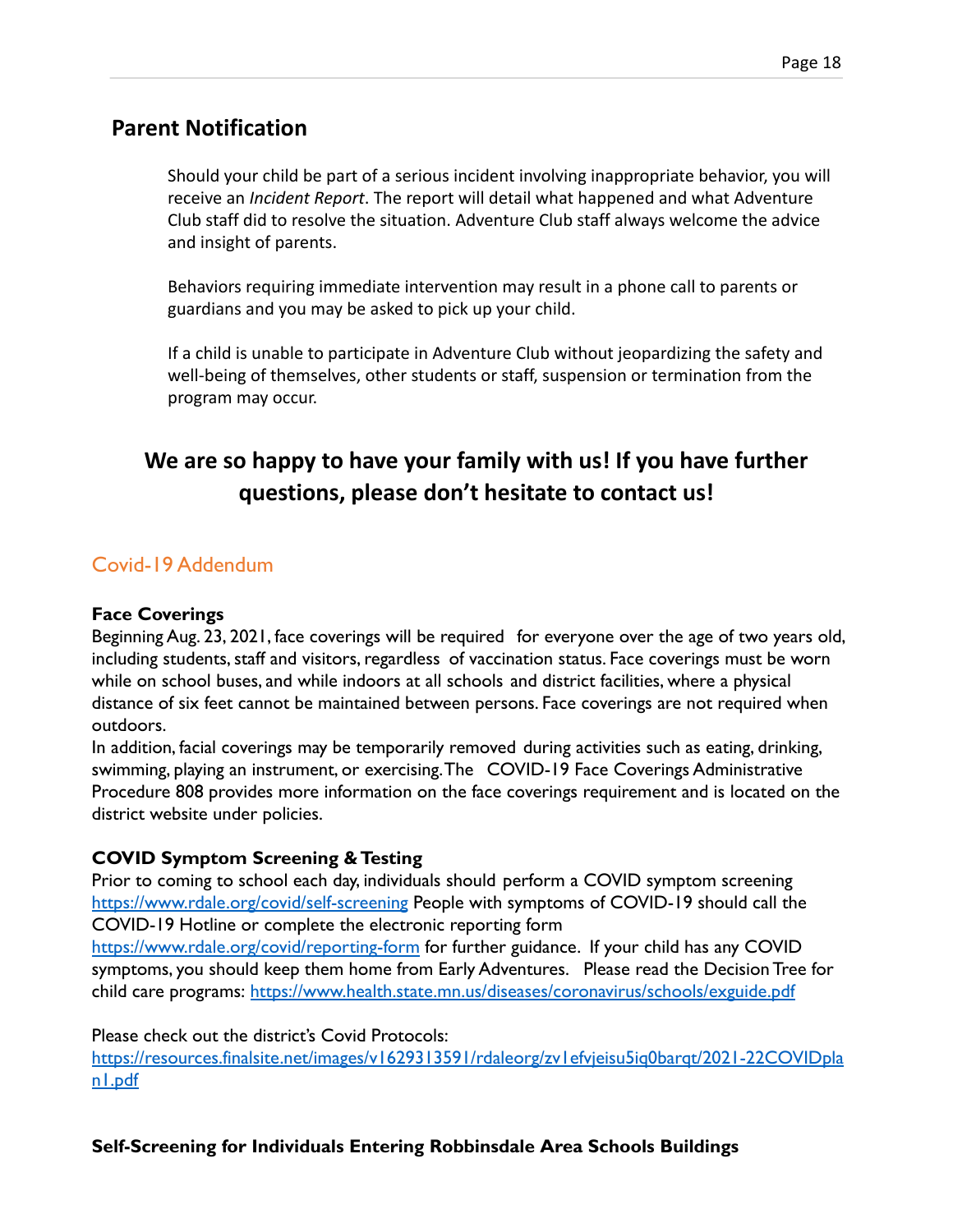Please review this symptom screening list prior to entering a school building. If you answer 'Yes' to any of the questions or symptoms, do not enter the building.

SECTION 1: Symptoms New cough or cough that gets worse Difficulty or trouble breathing Temperature 100.4 degrees Fahrenheit or higher when taken by mouth Sore throat Nausea Diarrhea Vomiting Chills New or severe headache Muscle pain New onset of loss of taste or smell Excessive fatigue New nasal congestion or runny nose

SECTION 2: Close Contact/Potential Exposure

Have had close contact (within 6 feet of an infected person for at least 15 minutes) with a person with confirmed COVID-19 Awaiting a COVID-19 test result or alternative diagnosis (example: seasonal allergies or strep

throat)

**Staff will be kind when giving friendly reminders around COVID protocols to students and families. Please return the courtesy.**